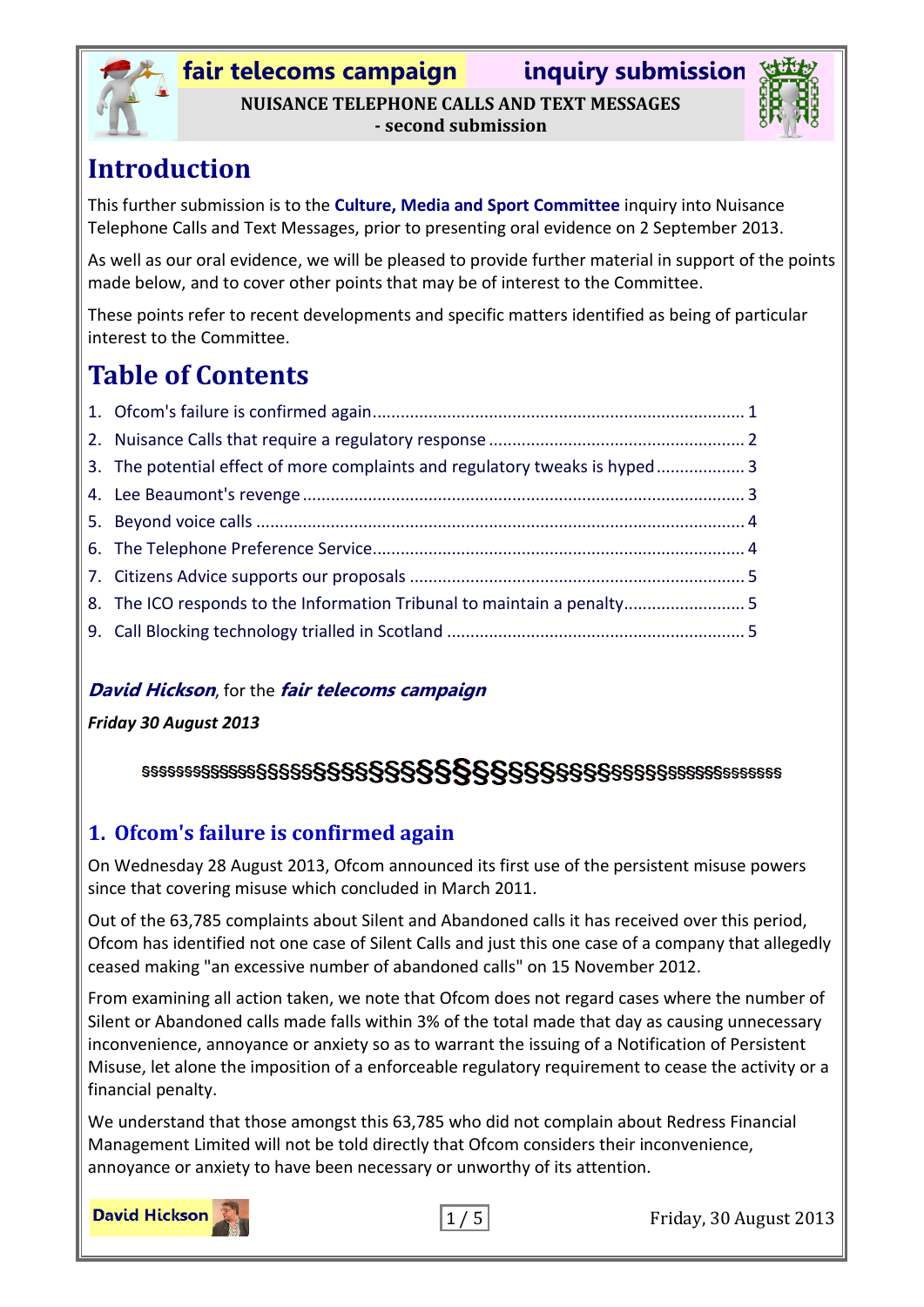

# **fair telecoms campaign inquiry submission NUISANCE TELEPHONE CALLS AND TEXT MESSAGES**

**- second submission**



#### <span id="page-1-0"></span>**2. Nuisance Calls that require a regulatory response**

We suggest the following (non-exclusive) list covering only voice telephone calls.

ALL calls resulting only in silence.

Every "No Agent Available" call resulting from use of a predictive dialler should be required to be handled by an Informative Message.

Existing Answering Machine Detection equipment is not sufficiently reliable to warrant terminating a call on a positive detection. "Dead air" on the line whilst a sample of the voice answering the call is taken may lead the person called to assume that the call has been terminated in silence. Answering Service Detection should be explored by the call centre industry (and supported by Ofcom) if this would meet a valid need.

The persistent misuse powers held by Ofcom to intervene and apply enforceable regulations only in specific cases must be recognised as only being a "long stop". Wherever possible, general regulations should be applied and enforced to cover use of this technology applied on all users and their agents.

 $\blacksquare$  Calls not introduced by a clear statement of the caller's identity

Notwithstanding codes of practice, supported by regulation wherever possible, the Ofcom Statement of Policy on use of the Persistent Misuse powers should include this as an example of activity that may lead to the issuing of a Notification. (Fraud is a different issue.)

■ ALL voice calls using recorded announcements made without explicit consent having been given for receipt of such calls

If made for a direct marketing purpose, such calls are already prohibited under regulation #19 of the PECR. Ofcom regards such calls as potentially being regarded as an example of persistent misuse. We propose that sectoral regulators add the relevant provision to existing regulations, with the powers of the ICO and Ofcom as a back up.

■ ALL telemarketing calls from certain industry sectors

We believe that this means of marketing has been shown to be improper for certain business sectors, either by the nature of the business or following experience of how it has been conducted. This would need to cover not just the practice itself, but the receipt of leads generated by this means, possibly by overseas agencies.

Regulators who take this step may wish to add provisions to permit telephone responses to enquiries on the basis of a clear invitation for such a response. All must however ensure that provision of a valid contact telephone number is not a mandatory requirement in any situation.

(We would be happy to participate in discussions about which sectors / regulators should be particular urged to look at this, although many examples will come swiftly to mind.)

■ All calls requesting provision of "security" information

We believe that codes of practice, supported as necessary by regulation, should prohibit callers from requesting information used by that organisation for the purposes of securely identifying a person. To prevent fraud, such information should never be given to a caller, unless an agreed method of secure reciprocal identification may be devised and applied.



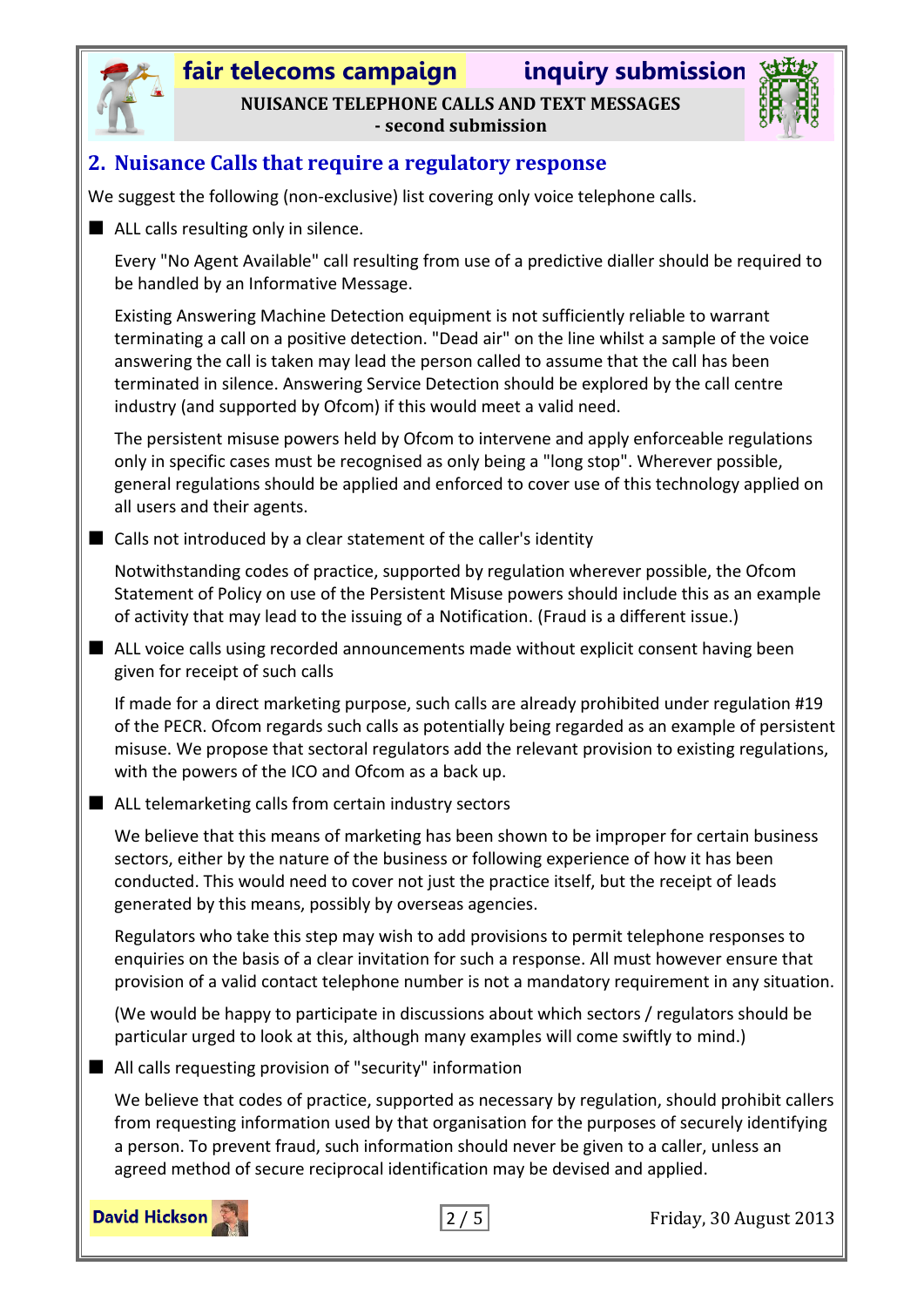

### **fair telecoms campaign inquiry submission NUISANCE TELEPHONE CALLS AND TEXT MESSAGES - second submission**



#### <span id="page-2-0"></span>**3. The potential effect of more complaints and regulatory tweaks is hyped**

Having been involved with the issue for 10 years, one notes the way in which other campaigners and interested parties call for action and the response to such calls by the media, the public, the government and regulators. As public concern grows and demands for action become stronger, there is sadly a tendency to look for swift and easy remedies, diminishing rather than increasing the care that is taken is considering what action may be best able to deliver the intended result.

The bigger the problem, the more likely it is that bad solutions will be applied!

We note that many campaigners give undue weight to the likely effect of an increased number of complaints and relatively modest adjustments to enforcement powers under the current regime. There is no doubt that these are needed and proper, but there is no evidence to show that this will have any recognisable effect on the problem. (e.g. Ofcom and the ICO are not short of cases!)

We can see how some campaign groups, the government, the regulators and perhaps even this committee would be anxious to make bold claims of success for steps that may be seen to be wholly insignificant. For example, call blocking is commonly claimed to be a general solution, even though it only re-directs the nuisance to others on the same calling list.

We urge the committee not to be unduly distracted by suggestions of quick wins that may be politically attractive for various parties. Bold claims of what may be achieved by particular measures, e.g. "put people back in control of their personal data", must be supported by evidence to show that the measure proposed will actually achieve what is claimed.

## 

### <span id="page-2-1"></span>**4. Lee Beaumont's revenge**

Extensive recent media coverage of the case of Lee Beaumont, who acquired a Premium Rate Services (0871) telephone number in the hope of discouraging nuisance callers has highlighted three points.

- Cost is no disincentive to nuisance callers. The calls continued, earning a little money for Mr Beaumont, but raising the question of the economics - including the risk of financial penalty.
- Contact information provided to utility providers "leaks" to claims management companies and their agents.
- $\blacksquare$  Some people are so annoyed by nuisance calls that they are prepared to go to enormous lengths in an attempt to avoid them. Using a 0871 number incurs serious responsibilities.

Mr Beaumont himself, PhonepayPlus, the fair telecoms campaign and others have made it very clear that this is not an approach that should be recommended to others. Lee accepts and honours his duties as a provider of a "premium rate service", but doubts that others would be ready to accept this burden on their home phone. Despite this, providers of Premium rate Service numbers have already started marketing them to individual victims of nuisance calls.

This is a classic example of how ill considered, inappropriate responses to the problem of Nuisance Calls can gain significant media coverage and celebration of their proponents.

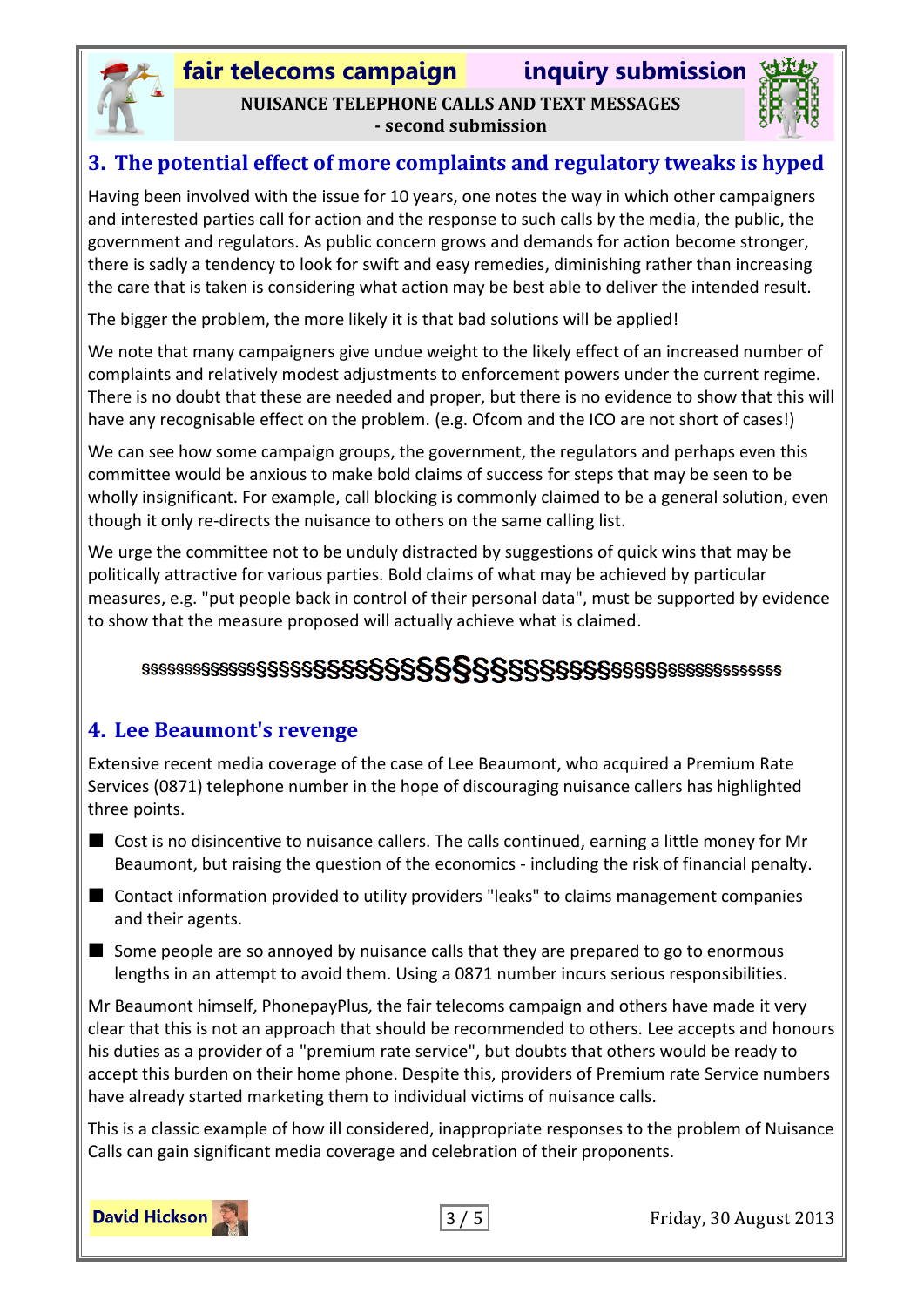

**fair telecoms campaign inquiry submission NUISANCE TELEPHONE CALLS AND TEXT MESSAGES - second submission**



### <span id="page-3-0"></span>**5. Beyond voice calls**

Much of the focus of the Committee and witnesses, including ourselves, is restricted to voice telephone calls. The scope of inquiry and the provisions of the PECR does however cover the issue of unsolicited faxes [#20] and electronic mail ("email", SMS and other technologies) [#22].

The detriment to the recipient may not be as great as with nuisance voice calls and so this issue may be rightly seen as secondary, but it cannot be ignored. In terms of action and enforcement, the focus here must be on the communications service providers and their duties under the general conditions set by Ofcom. This responsibility presently falls on the ICO, but it is not best placed to get involved. It is also labouring under the burden of attempting to enforce compliance with #19 and #21, which we argue should be relieved by intervention nearer the source.

I note that in my own case I inadvertently gave my consent to receipt of unsolicited direct marketing SMS messages on my mobile phone arranged by the provider, EE. This is presented as being a free service to customers, however one suspects that very few would choose to register for this service. It would be interesting to hear from EE as to how far the cost of its services is subsidised as a result of customers unintentionally (albeit legally) registering for the service.

In respect of emails, we see the familiar problem with blocking techniques. My various levels of spam filters help, but I nonetheless have to check through all rejected messages to pick out those, often important, wanted messages that have been blocked.

### 

### <span id="page-3-1"></span>**6. The Telephone Preference Service**

Many in the telemarketing industry concluded that the TPS had outlived its usefulness many years ago. Efforts to re-establish the concept that people may genuinely consent to unsolicited direct marketing calls in general are now wholly abandoned. I doubt that anybody would now contend that those who have failed to register their number with the TPS have done so deliberately as a means of providing consent to unsolicited direct marketing calls.

The "consent by default" principle reflected in #21 of the PECR is based on the assumption that the majority of the population are happy to receive unsolicited direct marketing calls. Such a suggestion would today be regarded as laughable.

There is however little purpose in reversing the rule and inviting the DMA to prepare a register of those who wish to consent to receipt of unsolicited direct marketing calls, as the enforcement capabilities of the ICO are already seen to be stretched too far by a looser regime. One also suspects that very few would be willing to invest any effort in attempting to solicit subscriptions to such a register.

Once sufficient means of recording consent to telephone contact and enforcement of effective regulations covering relevant sectors are in place, the public resources committed to maintenance of the TPS should fall to the minimum possible to maintain the essential integrity of the PECR. Likewise the contribution of businesses should be reduced to a minimal level to reflect concentration of proper means of consent to telephone contact.

**In practical terms - the TPS is dead.**

**David Hickson**